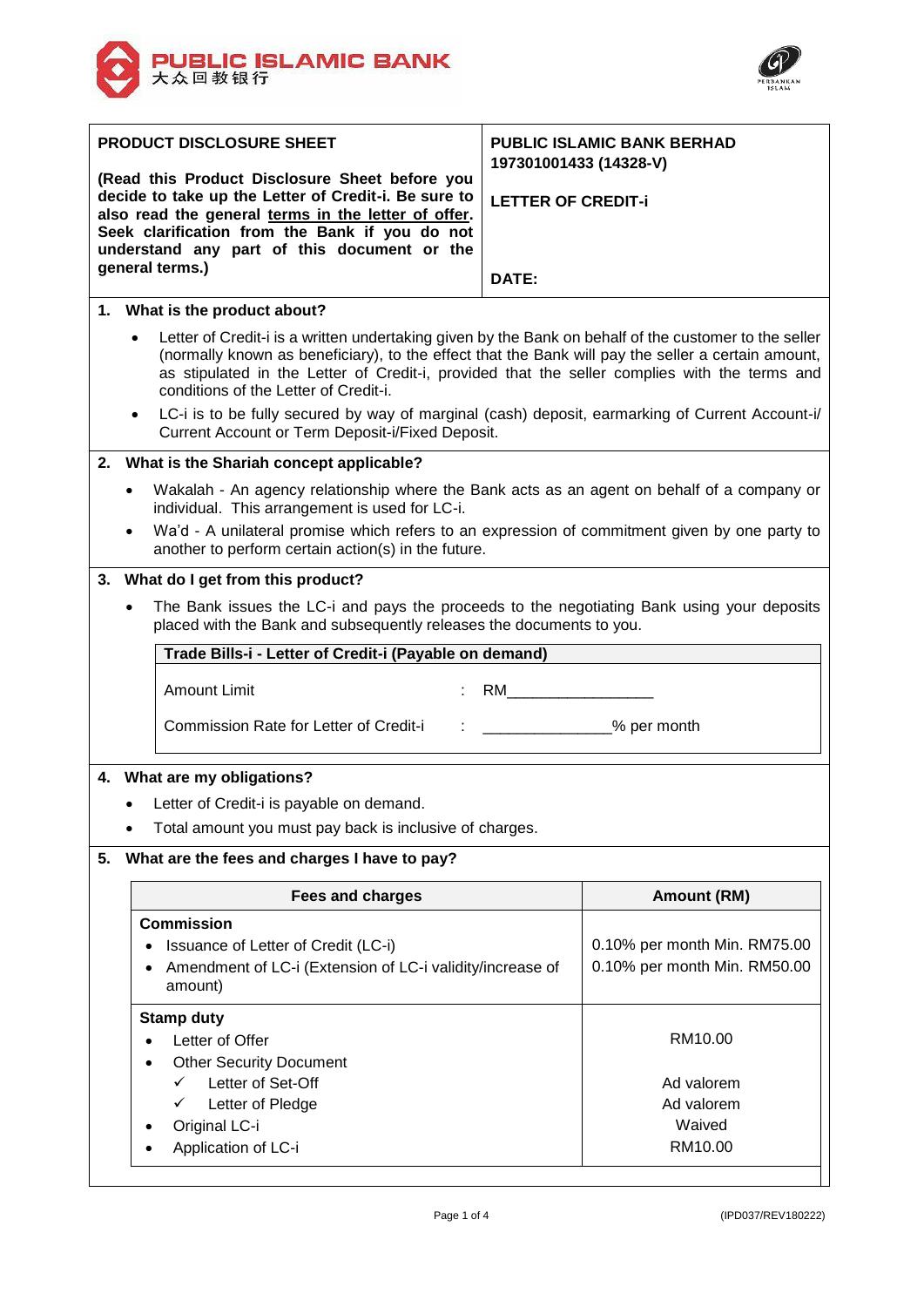



# **5. What are the fees and charges I have to pay?, cont. Fees and charges Amount (RM) Handling Fee** Other amendments of LC-i RM50.00 flat LC-i Discrepancy Fee: Foreign **RM100.00** equivalent Local RM50.00

For full list of fees and charges, please visit our website at www.publicislamicbank.com.my.

## **6. What if I fail to fulfil my obligations?**

- The security which is earmarked for LC-i facility will be uplifted on maturity for the full amount inclusive of charges (if any).
- Unless otherwise stipulated under the respective type of facility, in the event of default the Bank reserves the right to impose the following:
	- a) For failure to pay any instalments and which failure continues beyond the maturity date of the facility(ies), the compensation rate that shall be applied is the Bank's Average Financing Rate (AFR) on the outstanding balance or any such rate as approved by Bank Negara Malaysia.

The formula for late payment charge after maturity is as follows:

Outstanding Balance X AFR X No. of Overdue Day(s) 365

- Also known as "Combined Rate" which consist of two (2) elements namely *ta'widh* and *gharamah*. *Ta'widh* refers to the amount that may be compensated to the Bank based on actual loss incurred due to default while *gharamah* refers to the penalty charged on the defaulters over and above the *ta'widh*.
- b) The Bank shall not compound the compensation payable to the principal amount/financing amount.
- The Bank has the right at any time without notice to you to debit your current/savings account with us towards payment of the monthly payment of the financing and any other charges and/or fees incurred in the granting of the financing including Takaful contribution, quit rent, assessment, cost of an updated/revised valuation reports, fees for searches, legal fees for preparation and perfection of security documents by Bank's solicitors, legal costs incurred in relation to enforcement of security/recovery cost and any other cost or expenses incidental thereto.
- If the financing tenure extends into retirement, you are to advise us on your plans to service the monthly payment after your retirement.
- You are to furnish us all relevant information regarding financing taken from all financial institutions, cooperatives, building societies, credit companies and merchants that provide credit sales etc. and to fully and accurately disclose material information that has a bearing on our financing decision. Failure by you to disclose essential and correct information in the financing application as well as the consequences of providing incomplete or incorrect information may lead to a higher financing rate or rejection of your financing application.
- Legal action will be taken if you fail to respond to reminder notices. Your property may be foreclosed and you will have to bear all legal costs. You are also responsible to settle any shortfall after your property is sold. Legal action against you may affect your credit rating leading to financing being more difficult or expensive to you.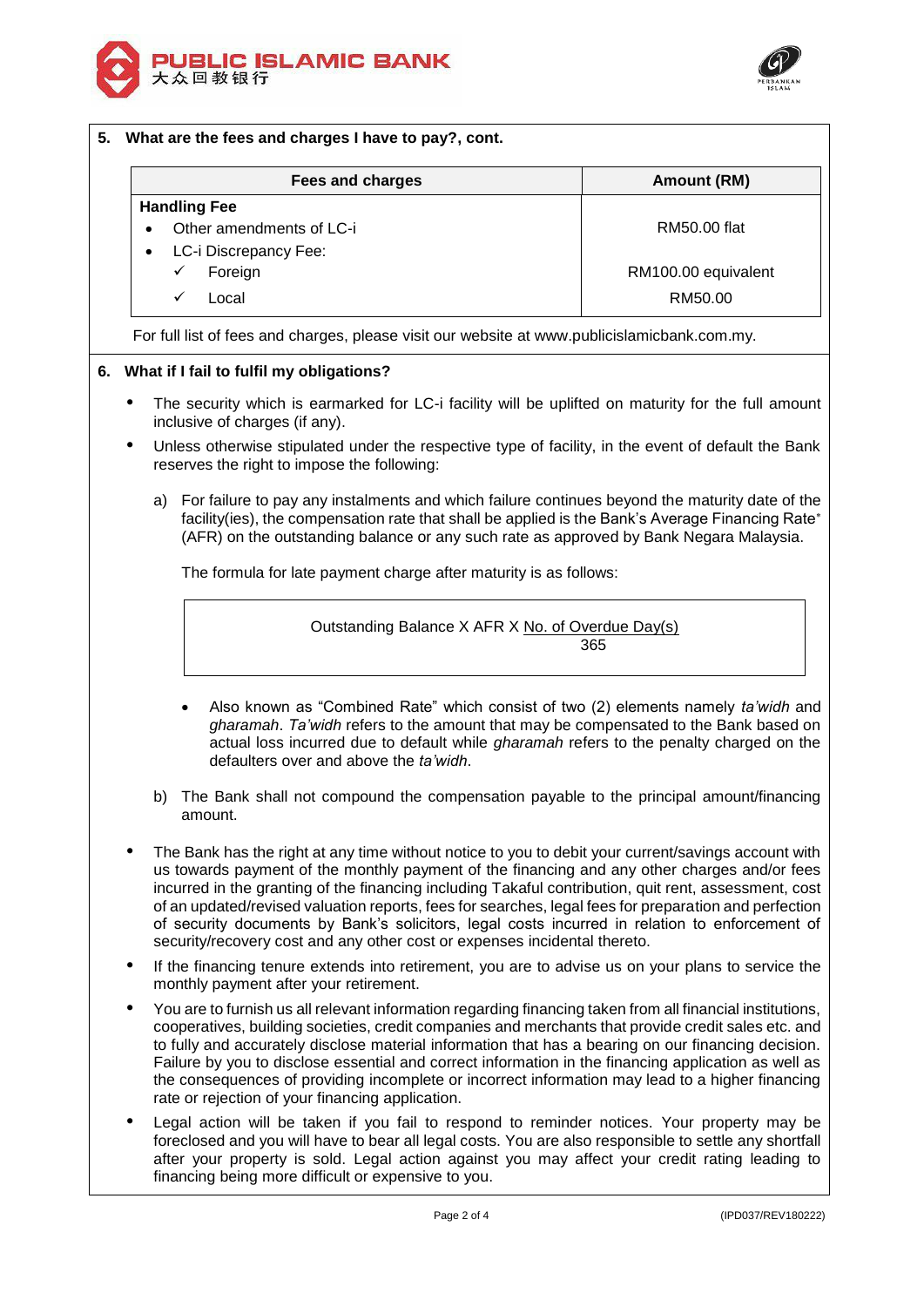



#### **6. What if I fail to fulfil my obligations?, cont.**

 Under specific circumstances where the customer is not contactable, the Bank's obligation is considered to be fulfilled if such notice has been sent to the last known address of the customer at least 7 calendar days in advance.

## **7. What are the major risks?**

You will be exposed to the risk that the goods received are not in accordance to sales contract as under UCP 600 (the international rules governing Letters of Credit):

- Banks only deal in documents and not in goods in Letters of Credit.
- Letters of Credit are separate transactions from the sales contract although the Letters of Credit are issued based on the sales contract.

#### **8. What do I need to do if there are changes to my contact details?**

 It is important that you inform us (written notice to be sent to the account holding branch) of any change in your contact details to ensure that all correspondences reach you in a timely manner.

#### **9. Where can I get assistance and redress?**

- If you have difficulties in making payments, you should contact us earliest possible to discuss payment alternatives.
- If you wish to complain on the products or services provided by us, you may contact us at:

| <b>Public Islamic Bank Berhad</b><br>25th Floor, Menara Public Bank<br>146 Jalan Ampang<br>50450 Kuala Lumpur |  |  |  |  |
|---------------------------------------------------------------------------------------------------------------|--|--|--|--|
| Telephone<br>1-800-22-5555<br>$\sim 10^{-11}$                                                                 |  |  |  |  |
| 03-2162 2224<br>Fax<br>$\mathcal{L}^{\text{max}}$                                                             |  |  |  |  |
| islamicbkg@publicislamicbank.com.my<br>E-mail<br>t.                                                           |  |  |  |  |
| https://www.publicislamicbank.com.my<br>Website                                                               |  |  |  |  |

 Alternatively, you may seek the services of Agensi Kaunseling dan Pengurusan Kredit (AKPK), an agency established by Bank Negara Malaysia to provide free services on money management, credit counselling, financial education and debt restructuring for individuals. You can contact AKPK at:

**Tingkat 8, Maju Junction Mall 1001, Jalan Sultan Ismail 50250 Kuala Lumpur** Telephone : 03-2616 7766 E-mail : enquiry@akpk.org.my

 If your query or complaint is not satisfactorily resolved by us, you may contact Bank Negara Malaysia TELELINK at:

| <b>Customer Contact Centre (BNMTELELINK)</b> |  |                                                                    |  |  |  |
|----------------------------------------------|--|--------------------------------------------------------------------|--|--|--|
| <b>Bank Negara Malaysia</b>                  |  |                                                                    |  |  |  |
| P.O. Box 10922                               |  |                                                                    |  |  |  |
| 50929 Kuala Lumpur                           |  |                                                                    |  |  |  |
| Telephone                                    |  | $\pm 1$ -300-88-5465 (1-300-88-LINK)                               |  |  |  |
| Overseas                                     |  | 603-2174 1717                                                      |  |  |  |
| <b>Operating Hours</b>                       |  | $9:00$ a.m. $-5:00$ p.m. (Monday $-$ Friday except public holiday) |  |  |  |
| Web Form                                     |  | telelink.bnm.gov.my                                                |  |  |  |